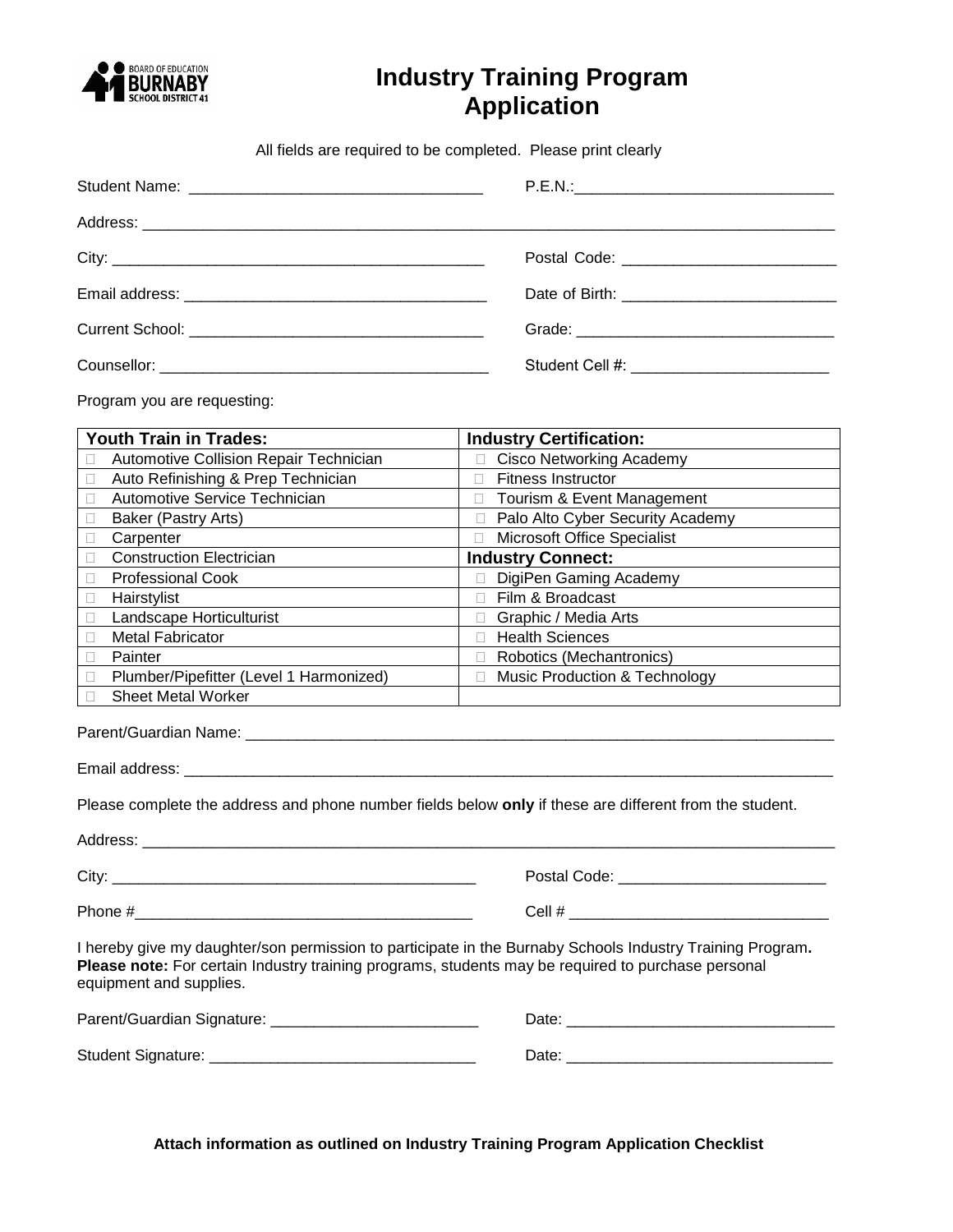

#### **Industry Training Program Application Checklist**

Step #1 Submit application package to include:

 Industry Training Program Application form Student Evaluation Form Teacher Reference Form Employer Reference Form Current resume

#### *Please note:*

*Upon acceptance into the program, Out-of-district students must submit the following:*

- Personal Information Consent Secondary Form
- Notice of Outside Media in Schools Secondary Form

*Upon acceptance into the program, ALL students must submit the following:*

- Student Medical Form
- Community Field Experiences Consent form
- District Media Release Form

For Youth Train in Trades Program ONLY)

- Youth Apprenticeship and Sponsor Registration Form
- Student must also hold a valid piece of Government ID

| Step #2 | Submit application to: Your school's Career Centre |
|---------|----------------------------------------------------|
|---------|----------------------------------------------------|

| Step $#3$                                                                                                                                                                                                                                                           | <b>Attend Interview</b>                                                                                        |                      |        |                         |  |
|---------------------------------------------------------------------------------------------------------------------------------------------------------------------------------------------------------------------------------------------------------------------|----------------------------------------------------------------------------------------------------------------|----------------------|--------|-------------------------|--|
|                                                                                                                                                                                                                                                                     |                                                                                                                |                      |        |                         |  |
| Step #4                                                                                                                                                                                                                                                             | Your school will be informed of your acceptance and a formal Letter of<br>Acceptance will be sent to your home |                      |        |                         |  |
| FOR SCHOOL USE ONLY:                                                                                                                                                                                                                                                |                                                                                                                | WCB Work Safety Test | Passed | Pending<br>$\mathsf{L}$ |  |
| Schools attach the following documents to students applications:<br>Permanent Student Record<br><b>Attendance History</b><br>Copy of student's most recent report card<br>Student designation (if applicable)<br>required field<br>Copy of student's IEP (attached) |                                                                                                                |                      |        |                         |  |
| Signature of Administrator:                                                                                                                                                                                                                                         |                                                                                                                |                      |        |                         |  |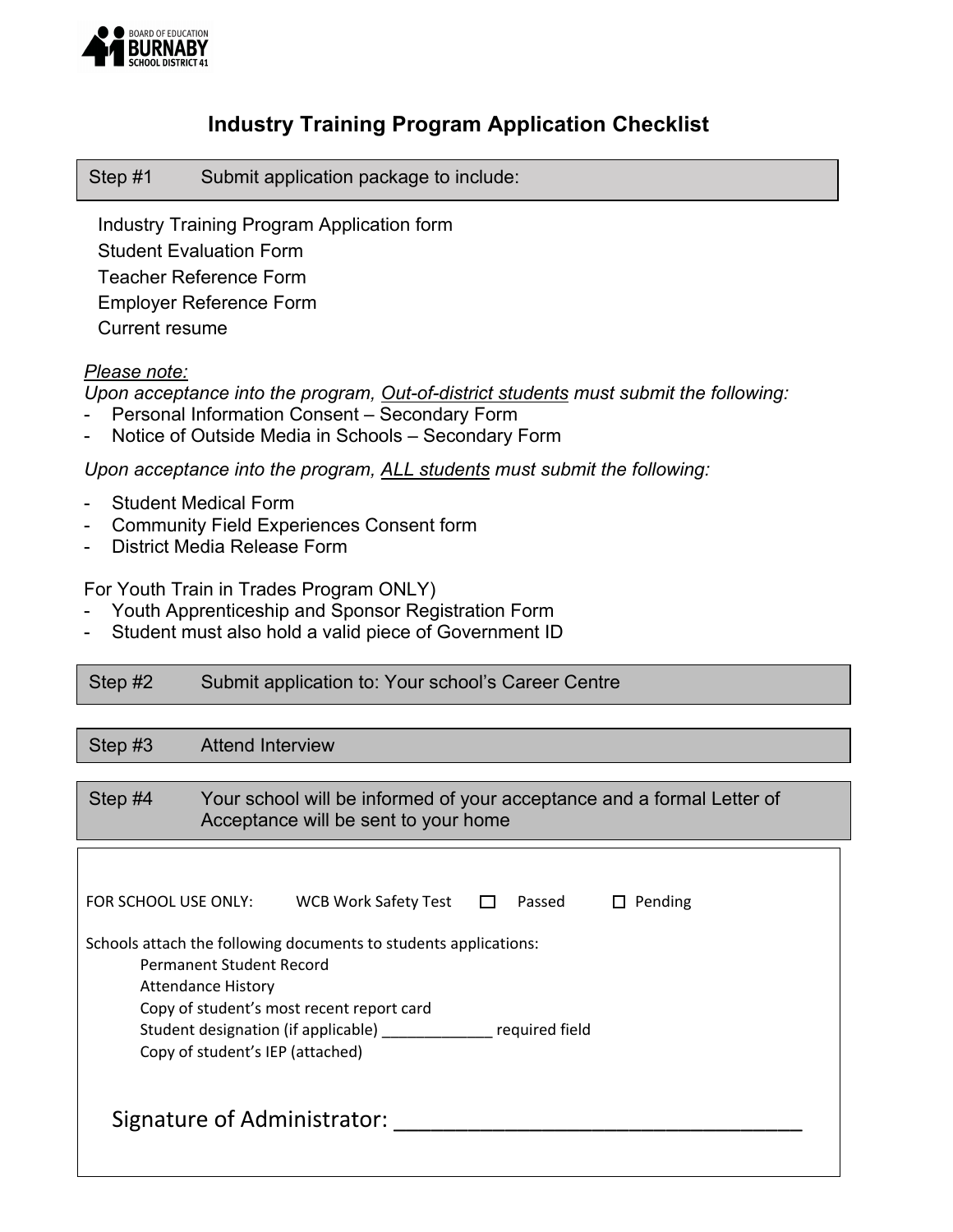

# **Student Self Evaluation & Transition Plan**

|            | Are you currently working in this industry field?             |                                                                                              |
|------------|---------------------------------------------------------------|----------------------------------------------------------------------------------------------|
| $\Box$ Yes | $\Box$ No                                                     |                                                                                              |
|            |                                                               |                                                                                              |
|            |                                                               | What aptitude/skills do you possess that will make you successful in your chosen program?    |
|            |                                                               | What are the most important qualities employers look for in an employee?                     |
|            | What are your long term Education / Career goals (1-5 years)? |                                                                                              |
|            |                                                               | Is there a specific occupation for which you are intending to pursue training or employment? |
|            |                                                               |                                                                                              |
|            | chosen program? (eg food allergies, injuries etc.)            | Do you have any allergies or health concerns that may affect your participation in your      |
|            |                                                               |                                                                                              |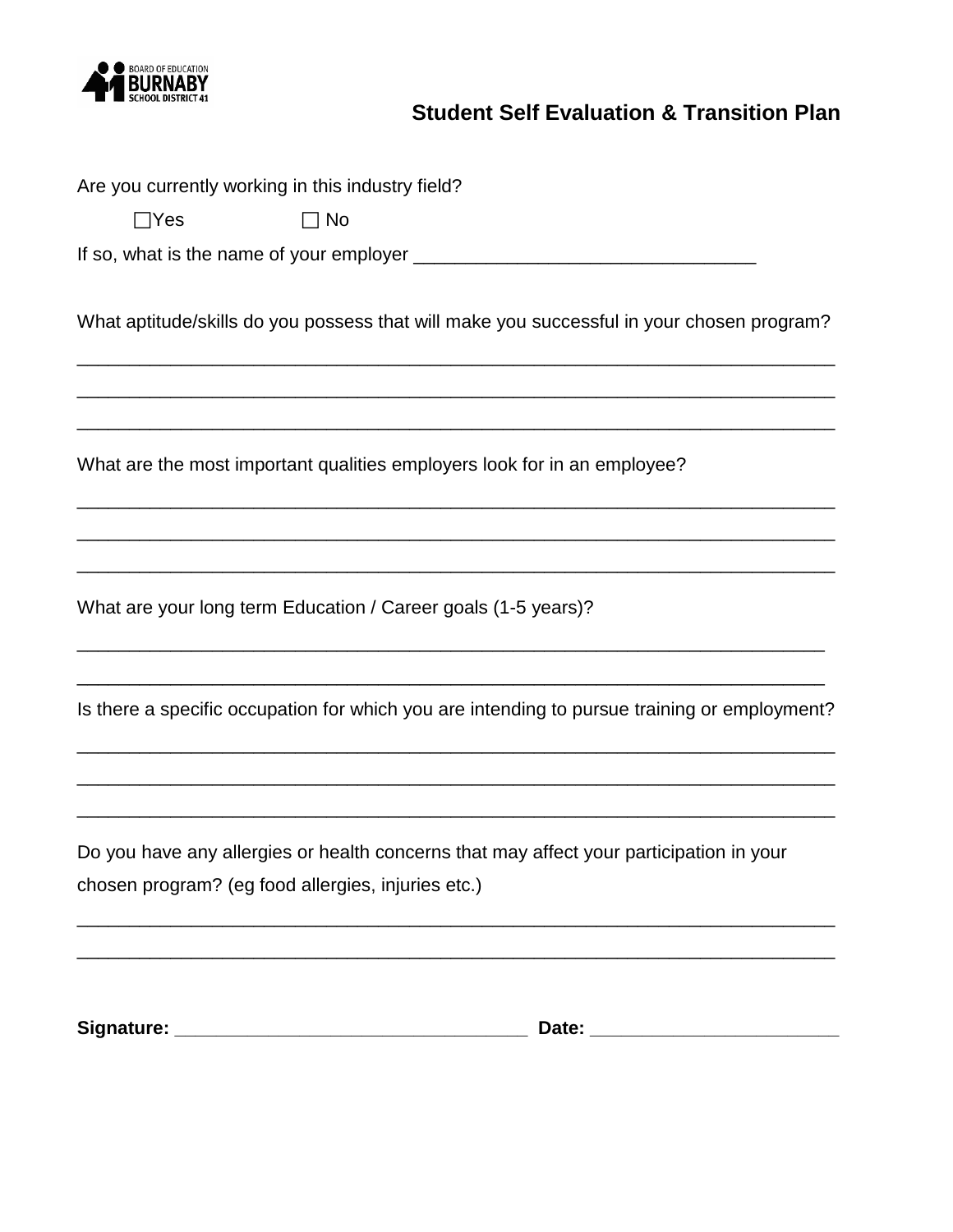

List the courses you are taking and/or are planning to take in Grade 11 and 12.

*If you are a Grade 8 or 9 student applying for DigiPen Gaming Academy, you may skip this section.*

| Grade 11 | Grade 12 |
|----------|----------|
|          |          |
|          |          |
|          |          |
|          |          |
|          |          |
|          |          |
|          |          |
|          |          |

\_\_\_\_\_\_\_\_\_\_\_\_\_\_\_\_\_\_\_\_\_\_\_\_\_\_\_\_\_\_\_\_\_\_\_\_\_\_\_\_\_\_\_\_\_\_\_\_\_\_\_\_\_\_\_\_\_\_\_\_\_\_\_\_\_\_\_\_\_\_\_\_\_

\_\_\_\_\_\_\_\_\_\_\_\_\_\_\_\_\_\_\_\_\_\_\_\_\_\_\_\_\_\_\_\_\_\_\_\_\_\_\_\_\_\_\_\_\_\_\_\_\_\_\_\_\_\_\_\_\_\_\_\_\_\_\_\_\_\_\_\_\_\_\_\_\_

\_\_\_\_\_\_\_\_\_\_\_\_\_\_\_\_\_\_\_\_\_\_\_\_\_\_\_\_\_\_\_\_\_\_\_\_\_\_\_\_\_\_\_\_\_\_\_\_\_\_\_\_\_\_\_\_\_\_\_\_\_\_\_\_\_\_\_\_\_\_\_\_\_

Which courses are most directly related to your career plans?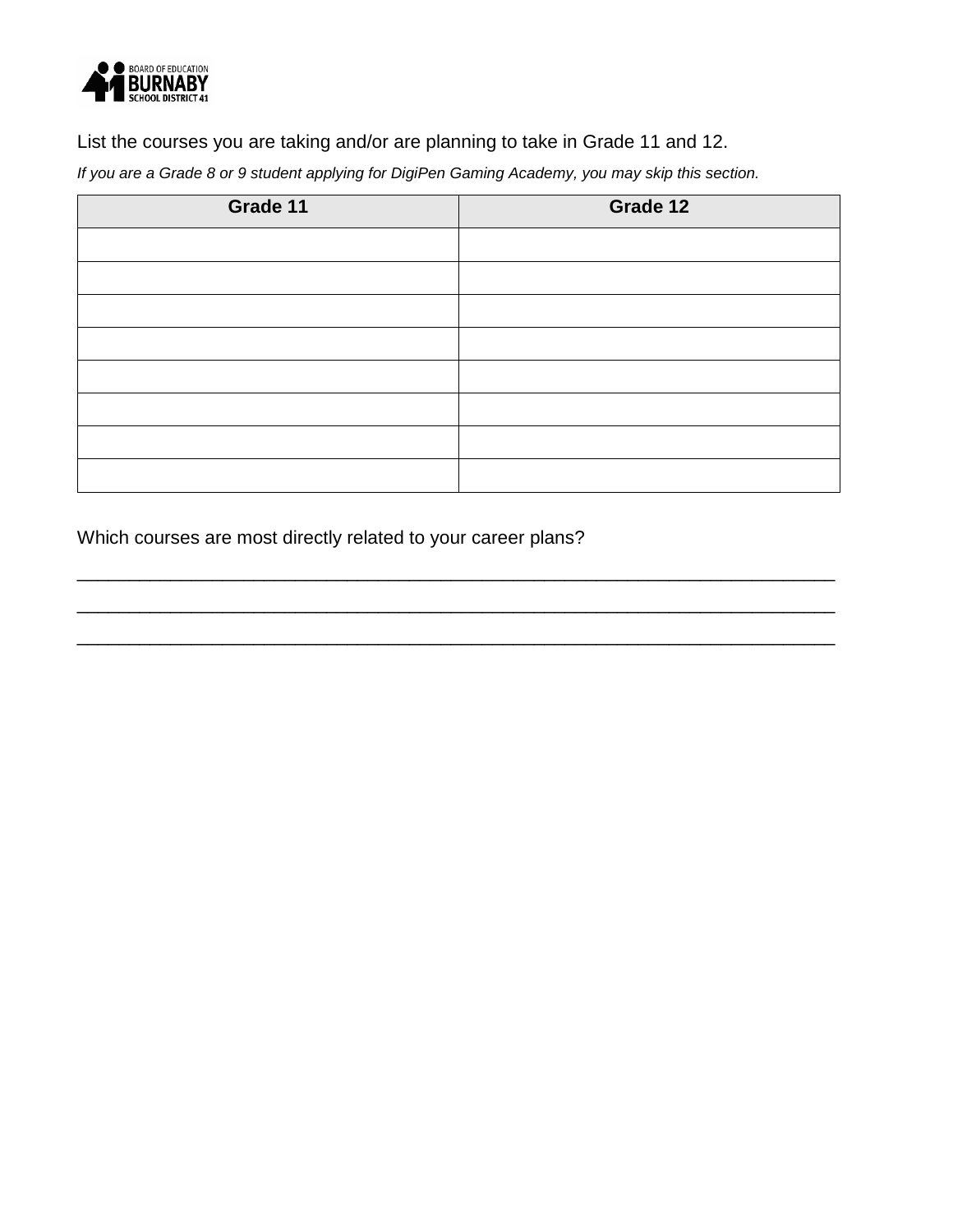

### **Teacher Reference Form**

Please assist in the selection process by providing information about the student.

How long and in what capacity do you know the applicant?

Describe this student's work habits and attitude towards learning.

Describe this student's ability to communicate (both written and oral).

Describe this student's ability to listen and follow directions.

What do you think will make this student successful in their chosen program?